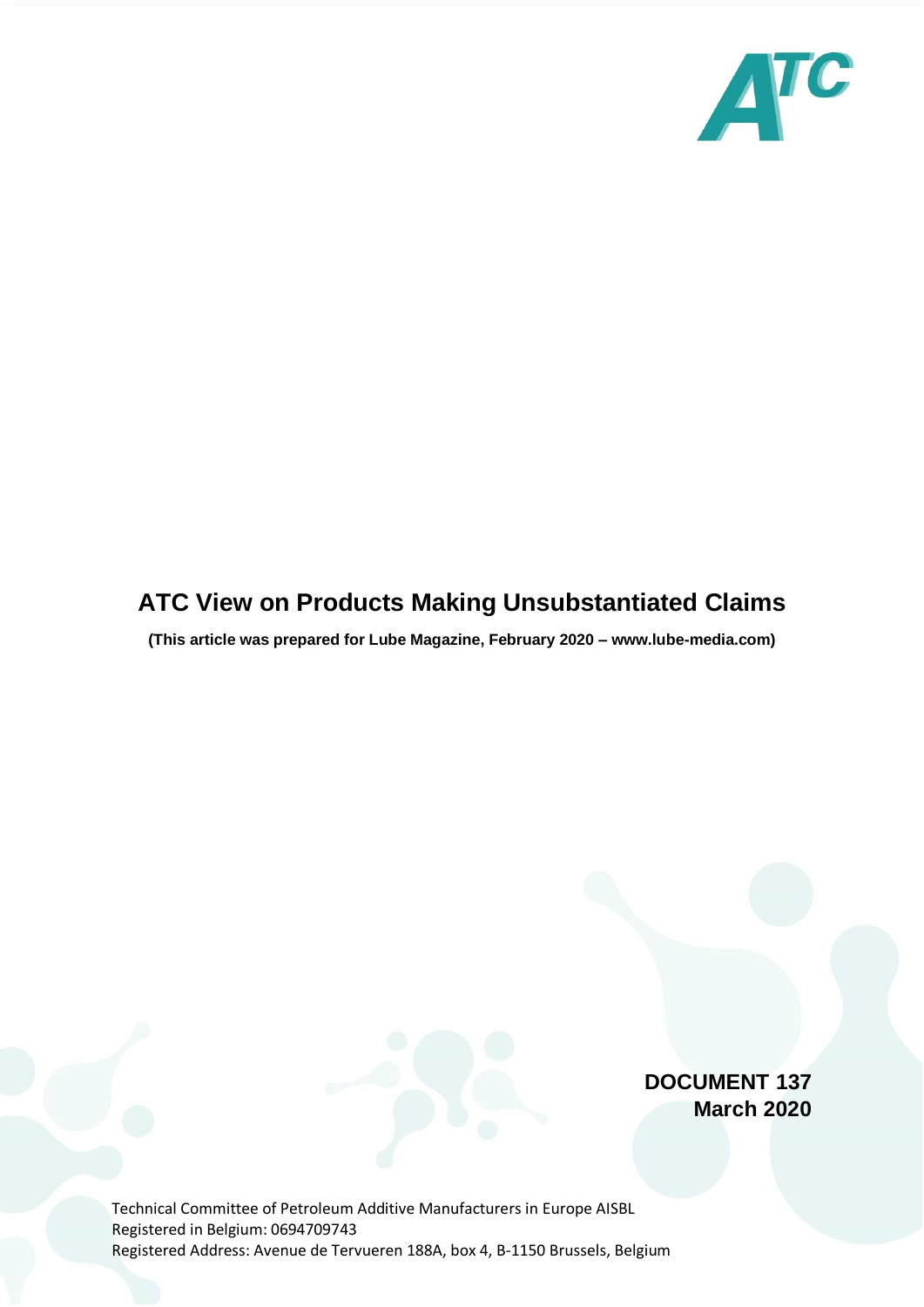## Quality matters – if it sounds too good to be true, would you trust it in your engine?

For a number of years engines have been changing at a rapid rate in response to emissions and fuel economy demands and they require ever more complex performance attributes from the lubricant; the days of simply using the correct viscosity grade are long gone. Recent articles in the industry press have highlighted issues such as counterfeit lubricants [\(https://atiel.org/industry](https://atiel.org/industry-info/counterfeiting-and-fraud)[info/counterfeiting-and-fraud](https://atiel.org/industry-info/counterfeiting-and-fraud) and article in Lubes and Greases) and the need for out-of-warranty vehicles to maintain the correct lubricating regime (ref – VLS article in Lube Magazine). There is a third threat to add to the list: products in the market that have not been developed or validated according to industry and Original Equipment Manufacturer (OEM) quality standards and consequently are not entitled to formally claim OEM or industry specifications. Typically, these products make claims based on "suitable for use" and "technical judgement

Engine oil development according to OEM and industry quality standards is a costly and timeconsuming business, but ultimately ensures that the oil marketer and the end consumer get the necessary performance specified by the OEM for their application. OEM specifications are complex and critical to ensure the vehicle's specific lubricating requirements are met, such as maintaining the correct oil pressure, to the more complex valvetrain specific performance requirements and protection against specific potential failure modes for example Low Speed Pre-Ignition (LSPI).

A An engine oil is a complex approved formulation comprising specific components e.g. additive packages, viscosity modifiers (VM) and base oils, at defined treat rates. The formulation and the performance credentials are captured in key documents that any credible additive technology supplier will share with their oil marketer customers. These documents are

- (1) Candidate Data Package (CDP) which details the formulations tested, the engine and bench performance test data, as well as the guidelines defined in the industry Codes of Practice used to support the final formulation.
- (2) Formal approval documentation from the relevant OEM, if applicable.

Using products that cannot make formal claims against OEM or Industry Specifications bring many risks. OEMs, oil developers and oil marketers dedicate significant time, money and resources to make sure lubricants, developed and validated according to the specification, not only protect the engine but also maintain fuel economy, emission compliance and engine performance. Using unapproved lubricants, may even result in sudden catastrophic engine failure.

Responsible oil marketers are signing up to The European Engine Lubricant Quality Management System (EELQMS), a voluntary quality management system for automotive engine lubricants. It is designed to assist oil marketers in assuring the quality of their lubricants and the performance claims made for them in the marketplace. The EELQMS embraces various European, North American and global quality standards, test methods and procedures, together with industry Codes of Practice and the requirements of the ACEA European Oil Sequences.

Each element of the EELQMS specifies detailed requirements that should be followed in the course of designing, developing, manufacturing or marketing engine lubricants. By incorporating all of these elements, the EELQMS provides comprehensive guidelines for developing high quality lubricants for which a valid ACEA performance claim can be made. Meeting the requirements of each of the constituent elements of EELQMS is the responsibility of the oil marketer.